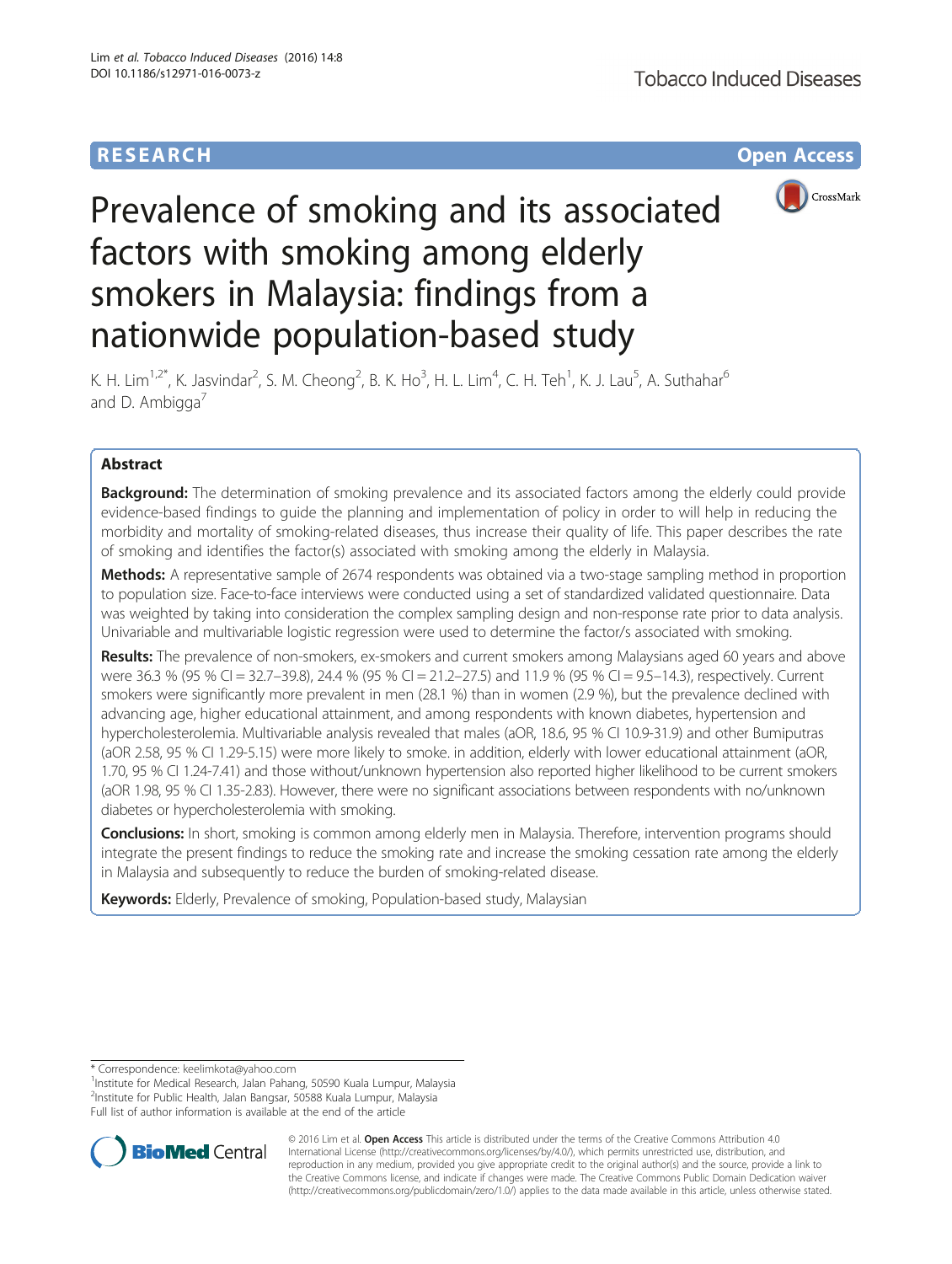## Background

Advancements in healthcare have contributed to a longer lifespan among the Malaysian population, which had increased from 68 years in 1980 to 75 years in 2013 [\[1\]](#page-6-0). It is anticipated that the elderly population in the country will increase from 6.0 % (1.5 millions people) in 2000 to 11.5 % (3.4 million) by 2020 [[2](#page-6-0)]. In view of the changing in the Malaysian population structure, the Malaysian government has taken pro-active measures by formulating the elderly policy to create dignified and successful aging among the Malaysian elderly in Malaysia and to ensure they can lead a normal life in their old age [[3](#page-6-0)]. The objectives of the policy were in line with the "successful aging" concept by John Rowe and Kahn [\[4\]](#page-6-0) and World Health Organization [[5](#page-6-0)], which define normal living during old age as having a low risk of disabilities, diseases, and disabilities due to diseases as well as having higher physical and mental functions.

However, smoking-related morbidity and mortality have been identified as one of the factors that jeopardised the "successful aging" concept. Many studies had demonstrated that elderly people who smoked had 10 years shorter lifespan and poorer health conditions than those who did not smoke [[6](#page-6-0)]. Besides, men and women who ceased smoking at the age of 65 gained 1.4–2.0 and 2.7–3.4 years of life, respectively; and those who stopped smoking at 70 year-old had an increased survival of about 20 % [\[7\]](#page-6-0). In addition, it had also been shown that the circulatory function improved immediately after smoking cessation and the lungs begin to repair the damages within 1 year. The risk of having heart disease and stroke had also reduced by 50 % [[8](#page-6-0)]. A national study in Singapore revealed a reduction in the risk for total mortality, specifically for lung cancer mortality, within 5 years of smoking cessation [[9](#page-6-0)]. In order to realise the goal of successful aging among the Malaysian elderly, factors contributing to elderly smoking should be identified for targeted and specially tailored interventional programmes.

A Malaysian nationwide study revealed that the smoking prevalence was 39.4 and 19.8 % in year 2002 and 2006, respectively [\[10, 11](#page-6-0)], in which 34.0 % of them attempted to quit and 67.7 % planned to quit, respectively [\[12](#page-6-0)]. The Ministry of Health Malaysia have launched several initiatives to decrease the smoking prevalence by intensifying the health promotion activities, increasing the price of tobacco products, introducing more non-smoking areas, increasing the number of smoking cessation clinics in primary health care centred, to promote smoking cessation amongst the smoking population in Malaysia, including the elderly sub-population [[13](#page-6-0)].

A number of studies that investigated smoking among elderly had unequivocally demonstrated that respondents of advancing age [[10](#page-6-0)] and higher educational attainment [[14](#page-7-0)–[17\]](#page-7-0), being married [\[18\]](#page-7-0) or working in professional professions [\[14](#page-7-0), [15\]](#page-7-0) were less likely to smoke. In Malaysia, studies on smoking have been started since the last 30 years, however the those studies mainly focus only on the adolescents and adults, and little attention was given towards the elderly. To our knowledge, only two studies on elderly smoking were reported for the past 10 years. However, those studies on investigated the smoking prevalence, knowledge and attitude of the elderly toward smoking [\[10,](#page-6-0) [19\]](#page-7-0), but factors associated with smoking have not been given due attention. Since the factors of smoking among elderly had been reported to be varied from the general population in terms of smoking duration, health status, resistance to quit smoking, awareness on the potential harm of smoking and overestimation on the benefit of smoking [\[20, 21\]](#page-7-0) as well as limited knowledge pertaining to elderly smoking in Malaysia, it is therefore timely to address these existing gaps in knowledge. It is imperative to determine the current prevalence and factors associated with smoking among a representative sample of elderly in Malaysia in order to provide evidence-based recommendations to policy-makers for planning, improvement and implementation of policies pertaining to prevention of smoking among the elderly populations for better health conditions and successful aging. Reduced smoking-related morbidity among elderly could definitely reduce the government economic burden in the health care sector and foster our national vision to become a develop country by 2020.

#### Methods

The data was extracted from a cross-sectional national study, the National Health and Morbidity Survey 2011 (NHMS 2011). A representative sample of Malaysian population was selected using a two-stage stratified sampling proportionate to the population. The first stage stratification composed of the 15 states in Malaysia and the second stage stratification was by urban/rural locality for each state. The primary sampling unit (PSU) or enumeration block is the an artificial geographically-continuous area with identified boundaries created by the Department of Statistic Malaysia which contains 80 to 120 living quarters (LQs) in each PSU, and these LQs were the secondary sampling unit. Twelve LQs were randomly selected from each selected EBs and all eligible households in the selected LQs were selected for face-to-face interview by trained research assistants. In total, 794 EBs (484 from urban areas and 310 from rural areas) composed of 9,528 households were recruited into the survey. Detailed explanation of the sampling method was described by Fadhli et al. (2013) [\[22\]](#page-7-0).

#### Instrument and measurement

Questionnaire was developed by a panel of experts consist of Public Health Specialists and health education officers. The questionnaire consisted of several components, namely social demography, risk behaviors (smoking, alcohol consumption), current health status (presence of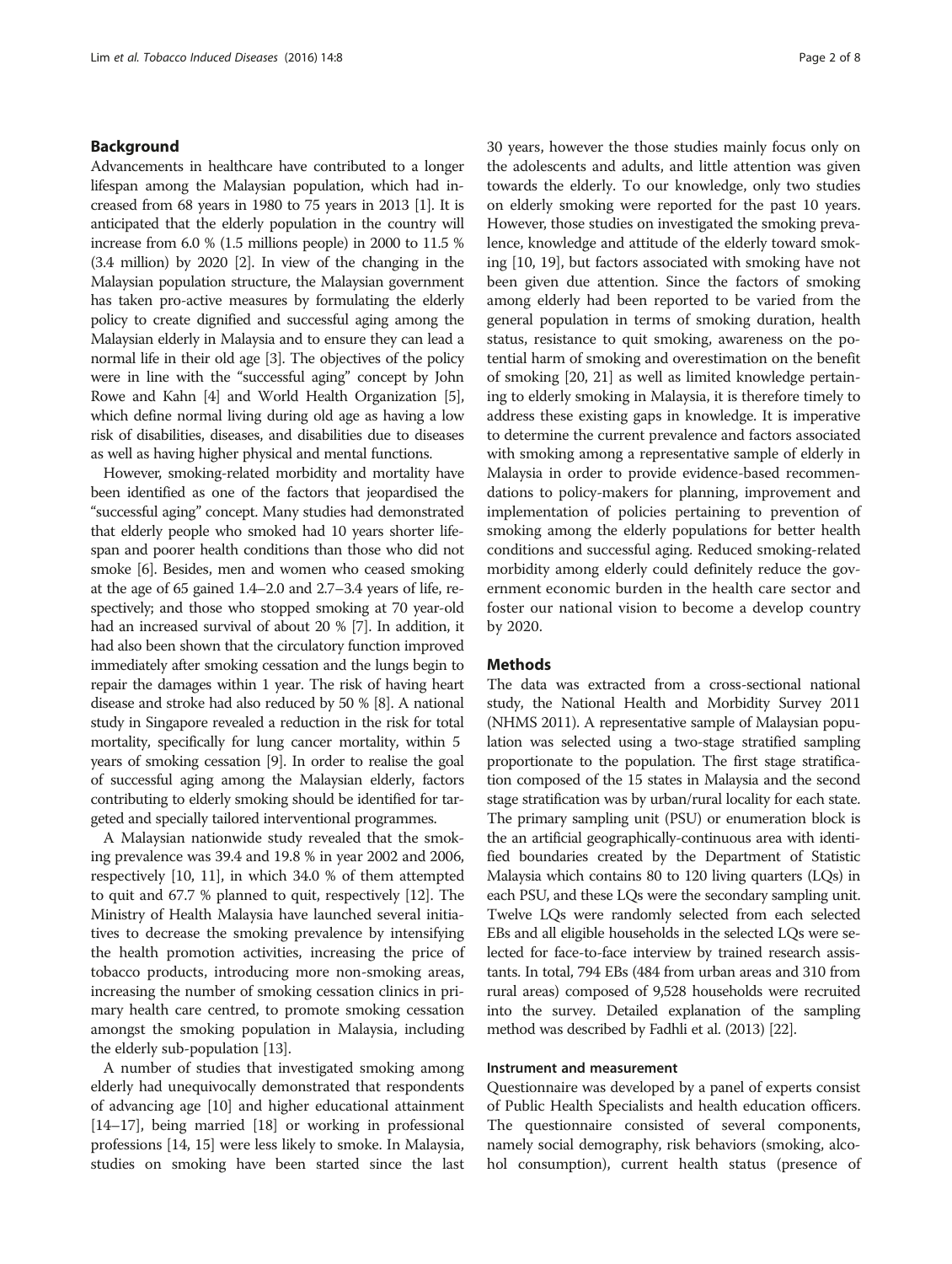diabetes, hypertension or hypercholesterolemia). The instrument was first developed in English and was translated into few other languages (Bahasa Malaysia, Mandarin and Tamil) used by the major ethnic groups in Malaysia. The instrument was pre-tested among respondents in Bangsar, Kuala Lumpur. Data collection proceeded for 4 months, from April to the July 2011.

Written consent was obtained from each respondent prior to the interview by trained research assistants. To ensure a high response rate, unoccupied households were revisited up to three times. The present study was approved by the Medical Research Ethics Committee, Ministry of Health, Malaysia.

The dependent variable. Smoking status was evaluated by the following items: "Have you ever smoked shisha, cigarettes, cigars, pipes, etc?" and "Do you currently smoke?". Respondents who answered "Yes" to both questions were categorised as "current smokers" whilst those who answered "Yes" to the first question and "No" to the second question were categorised as "Ex-smokers". Respondents who answered "No" to both questions were categorised as "Never smoked". In our analysis, ex-smokers, ever smokers and never smokers were combined and constituted the non-smokers category.

Key socio-demographic variables included age, gender, marital status, highest education level attained, occupation, residential locality and household income level. Education attainment was categorized into four levels as no formal education, primary education (1–6 years), secondary education (7–12 years), and tertiary education (more than 12 years and enrolled in university). For marital status, respondents were categorised as married or single/ widow/widower/separated. Data on monthly household income was obtained using an open-ended question asking for the exact income which was later categorized into three categories: less than RM 2000, RM 2000–2999 and RM 3000 and above. The age of respondents was divided into four categories as 60–64 year-old, 65–69 year-old, 70–74 year-old and 75 years and above).

# Measurement of hypertension, diabetes and hypercholesterolemia

## Hypertension

Hypertension status of respondents were determined by the question "Have your ever been told by a doctor or medical assistant that you have hypertension?". Those who answered "Yes" were classified as "known hypertension". On the other hand, respondents who answered "No" would have their blood pressure measured by trained nurses using a pre-calibrated digital blood pressure device (OMRON HEM-907.) according to both the American Association for the Advancement of Medical Instrumentation (AAMI) and British Hypertension Society (BHS) protocols for accuracy for a non-invasive blood pressure monitoring device using single observer readings [\[23\]](#page-7-0). Respondents who perceived that they did not have hypertension but had a SBP of 140 mmHg or more and/or DBP of 90 mmHg or more [[24](#page-7-0)] were categorised as "undiagnosed hypertension". The measurement was taken in twice in an interval of 10 min and the average readings were used in subsequent data analysis.

#### **Diahetes**

Respondents were asked to fast for at least 6 h for the measurement of fasting blood glucose level using a validated CardioChek PA Analyser [\[25\]](#page-7-0) via finger-prick test by trained nurses. "Known diabetes" is defined as self-report of being told they have diabetes by a doctor or medical assistant; a respondent was classified as having 'undiagnosed diabetes' when the respondent was not known to have diabetes and had a fasting capillary blood glucose (FBG) of 6.1 mmol/L or more or non-fasting blood glucose of more than 11.1 mmol/L [\[26\]](#page-7-0).

## Hypercholesterolemia

Hypercholesterolemia status of respondents were determined by the question "Have your ever been told by a doctor or medical assistant that you have hypercholesterolemia?'. Respondents who answered "Yes" were classified as "Known Hypercholesterolemia", whilst respondents who answered "No" would have their blood tested by trained nurses using a pre-calibrated cardio-check meter. Respondent with blood cholesterol level higher than 5.2 mmol/l were classified as undiagnosed hypercholesterolemia [\[27\]](#page-7-0).

#### Statistical analyses

Data analysis was performed using SPSS version 20 and STATA version 11. Data was weighted by taking into consideration the complex sampling design and non-response rate. Descriptive statistics were used to illustrate the social demographic characteristics of respondents. Multivariable logistic regression was used to determine the real effect of each independent variable on smoking after the effects of other variables were controlled for. Finally, the fitness of the final model of factors was checked by STATA version 11 using the modified Hosmer-Lemeshow Goodness of Fit test for complex sampling  $[28]$ . A non-significant *p*-value (>0.05) meant that the model had a good fit. Tests for possible two-way interactions in the final custom model performed showed that no significant interactions were present. The data was presented in 95 % confidence intervals without  $p$  values as the large sample size of the present study could generate significant results even if statistical differences or associations were small. All statistical analyses were carried out at 95 % confidence interval.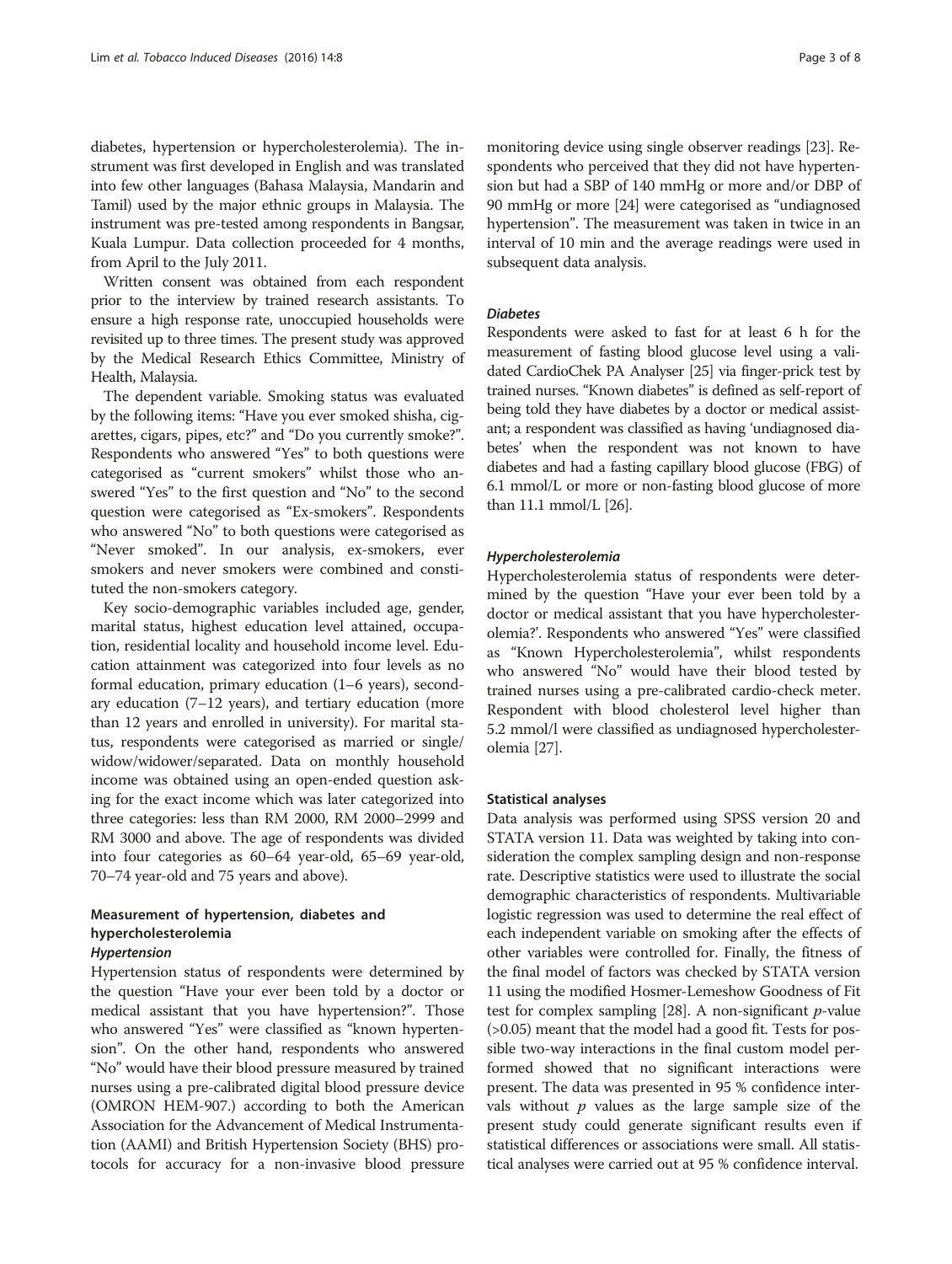## Results

A total of 2674 elderly responded to the study, in which 51.5 % of them were females, approximately two-third of them were from urban areas (65 %) and married (67.9 %) but only 5.5 % of them were of tertiary educational level. and The distribution of the sample population by ethnicity was almost similar with that of the Malaysian general population. The mean age of the respondents was 68.7 year-old. The prevalence of current smokers among males was approximately 10 times higher than females (28.1 %, 95 % CI 24.8-31.6 vs 2.9 %, 95 % CI 1.9-4.4), whilst the proportions of current smokers among Malays (19.7 %, 95 % CI 17.1-22.6) and other Bumiputras in Sabah and Sarawak (21.3 %, 95 % CI 13.7-31.6) were significantly higher than that of Chinese (9,0 %, 95 % CI 6.9-11.7) and Indians (7.1 %, 95 % CI 3.8-14.3). Respondents who were younger, married, had low level of education attainment or from the rural areas, had higher prevalence of current smokers as compared to their counterparts who were older, single/widow/widower/separated, had higher education attainment or from the urban areas (Table [1](#page-4-0)).

Multivariable logistic analysis revealed that males were more likely to smoke compared to females (aOR 18.63, 95 % CI 10.9-31.9), the elderly of Malay and other Bumiputra descents were more likely to smoke (Malay, aOR 2.57, 95 % CI 1.67-3.96; other Bumiputras, aOR 2.58, 95 % CI 1.29-5.13) as compared to their Chinese counterparts. In addition, respondents who had lower education attainment (no formal education, aOR 3.10, 95 % CI 1.24-7.41), with undiagnosed hypertension or non-hypertensive respondents (aOR 1.98, 95 % CI 1.35-2.83) were more likely to smoke than their reference counterparts (Table [2](#page-5-0)).

#### **Discussion**

This is the first paper illustrates the smoking prevalence and its associated factors among a nationally representative sample of Malaysian elderly. The present findings showed that the prevalence of current smokers and exsmokers were 15.2 and13.1 %, respectively, while the prevalence of current smokers was significantly higher in males as compared to females (28.1 % versus 2.9 %). The prevalence of smoking was lower than those reported in 2002 (39.1 %) by Lim et al. [\[10\]](#page-6-0) and 19.8 % from national health and morbidity survey 2006 [[11](#page-6-0)]. In addition, a reduction of approximately 11 % of male smokers had been observed between the present study and those reported by Lim et al. in 2006 [\[10\]](#page-6-0). The reduced smoking prevalence could be attributable to few government initiatives such as organisation of health campaigns to raise awareness on smoking hazards among the elderly and implementation of legislative measures such as prohibition of smoking in selected public areas.

The prevalence of smoking was also lower than the 28.1 % reported in Lebanon [[29\]](#page-7-0) but higher than the 11.5 % reported in Europe [[30\]](#page-7-0). In terms of smoking prevalence by gender, the proportions of smoking by gender as observed in the present study were comparable to those reported by Kim et al. in 2013 [\[18](#page-7-0)] among the elderly in Korea (23.3 % in men; 3.9 % in women). There are few factors contributing to higher smoking prevalence in males than females. First, smoking has been a social milieu among Malaysian males. and men were less motivated the cease smoking as compared to their female counterparts [\[10\]](#page-6-0), Second, a previous national study revealed that males initiated smoking at an earlier age and consumed more tobacco products, which would induce addiction toward nicotine [[11\]](#page-6-0). The high nicotine level addiction might reduce the likelihood among males to cease smoking as compared to female elderly. However, further investigations should be undertaken to determine the contributing factors

On the other hand, no signification association was observed between age group and smoking status among elderly, and such findings were not in agreement with those reported by other investigators. Stotts and Smith reported that the proportion of smoking was 11.5 % higher among respondents aged 60–64 years than those aged 70–79 in Arkansas, USA [\[31\]](#page-7-0). Lugo and colleague also observed a significantly higher proportion of smoking among younger elderly (65–74 year-old, 13.4 %, 95 % CI 11.9-14.9 vs 75 years and above 8.2 %, 95 % CI 6.5-9.0) [\[30](#page-7-0)]. In addition, Honda [[32](#page-7-0)] and Lim and colleague had also reported such similar findings. The present findings were not corroborated by the notion from previous literatures which posit that old age was always related to more disabilities, more sense of vulnerability and prone to have a greater likelihood of experiencing adverse health events from smoking, therefore older elderly were more receptive to public health messages and medical advice, and more likely to quit smoking few of the plausible reasons for the contrary findings as observed in the present study could be due to higher addiction level to nicotine among elderly smokers in Malaysia and less motivation to quit in view of not much benefit will be gained from deviating from current behaviour. Study to investigate the relationship between nicotine addiction level, perception toward smoking cessation and age groups among the elderly could be conducted to prove the above postulations.

Elderly people with higher educational attainment, which was significantly associated with smoking cessation in the univariable analysis, had also showed significant after the effects of other independent variables were controlled for. These findings were in line with the those reported by Tsai et al. in 2012 [\[33](#page-7-0)] who found that elderly with less than 6 years of formal education were more likely to smoke. Consistent with the finding reported by Kim and colleague [[17](#page-7-0)], higher educational attainment was found to be a protecting factor for smoking. It was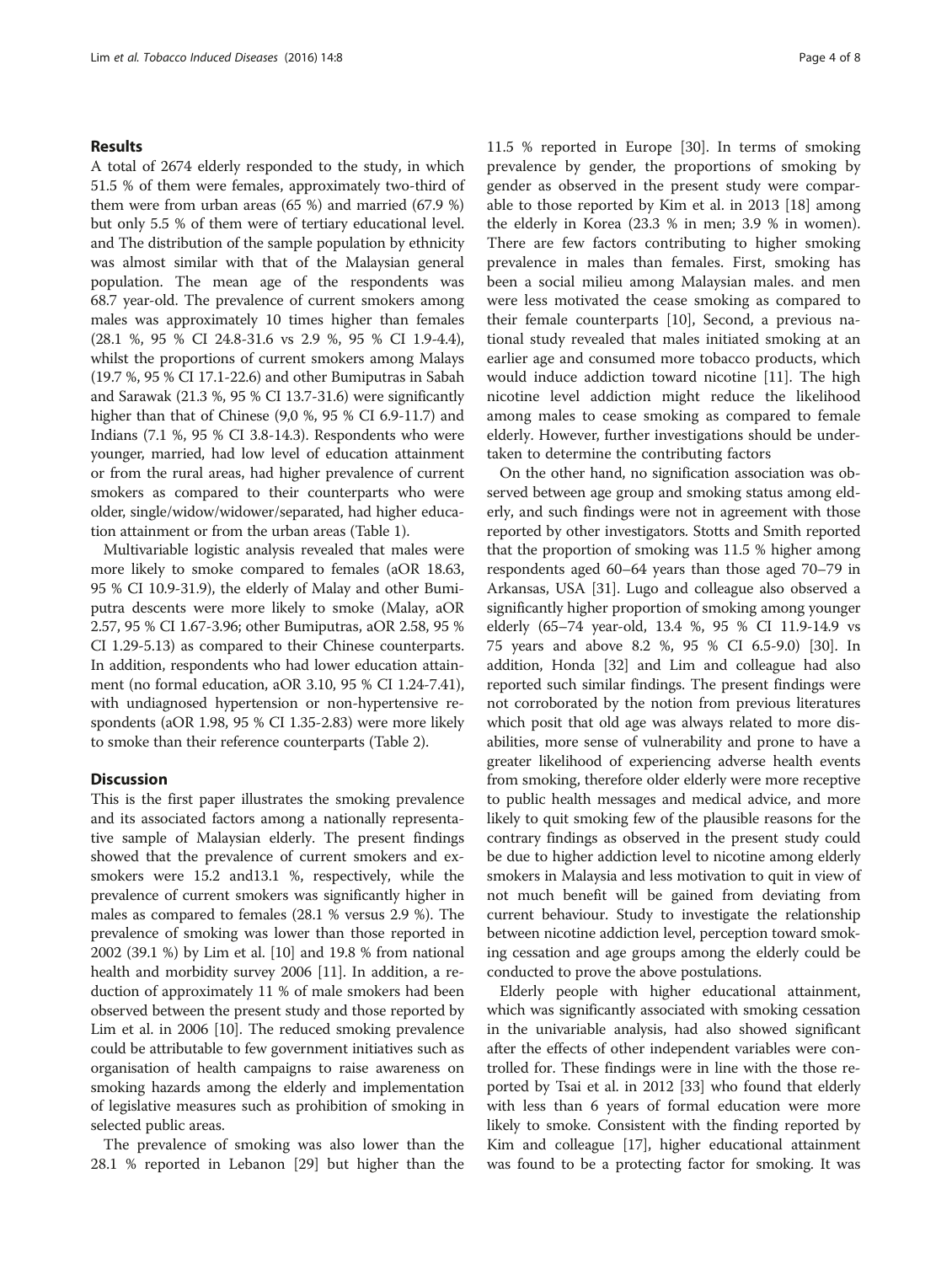| Variable             | Non smoker   |      |      | Ex-smoker |            |     | Current smoker |               |                     |     |         |               |
|----------------------|--------------|------|------|-----------|------------|-----|----------------|---------------|---------------------|-----|---------|---------------|
|                      | $\mathsf{N}$ | n    | %    | 95 CI     | $\hbox{N}$ | n   | $\%$           | 95 CI         | $\mathsf{N}\xspace$ | n   | $\%$    | 95 CI         |
| Gender               |              |      |      |           |            |     |                |               |                     |     |         |               |
| Male                 | 483861       | 576  | 48.7 | 44.8-52.6 | 230512     | 307 | 23.2           | 20.2-26.5     | 279034              | 395 | 28.1    | 24.8-31.6     |
| Female               | 980332       | 1355 | 93.7 | 91.9-95.1 | 35855      | 62  | 3.4            | $2.5 - 4.7$   | 30552               | 44  | 2.9     | 1.9-4.4       |
| Ethnic               |              |      |      |           |            |     |                |               |                     |     |         |               |
| Malay                | 857583       | 969  | 65.8 | 62.8-68.7 | 144308     | 229 | 14.4           | 12.3-16.9     | 196808              | 302 | 19.7    | 17.1-22.6     |
| Chinese              | 601387       | 633  | 79.9 | 76.1-83.1 | 84642      | 81  | 11.2           | 8.7-14.4      | 67637               | 77  | 9.0     | $6.9 - 11.7$  |
| Indian               | 100772       | 177  | 85.0 | 76.9-90.6 | 9398       | 12  | 7.9            | $4.0 - 12.2$  | 8424                | 14  | 7.1     | $3.8 - 14.3$  |
| Others Bumiputra     | 98016        | 127  | 61.4 | 52.3-69.8 | 27593      | 42  | 17.3           | 12.0-24.3     | 34046               | 36  | 21.3    | 13.7-31.6     |
| Age group            |              |      |      |           |            |     |                |               |                     |     |         |               |
| $60 - 64$            | 553099       | 701  | 72.3 | 68.7-75.6 | 81248      | 108 | 10.6           | $8.5 - 13.2$  | 131071              | 180 | 17.1    | 14.2-20.3     |
| $65 - 69$            | 356419       | 467  | 72.3 | 67.8-76.4 | 62668      | 92  | 12.8           | $9.9 - 16.3$  | 73698               | 109 | 14.9    | 11.8-18.7     |
| $70 - 74$            | 261724       | 372  | 71.6 | 66.2-76.4 | 51910      | 81  | 14.2           | 10.8-18.3     | 51991               | 80  | 14.2    | 10.4-19.1     |
| > 75                 | 29292        | 391  | 70.4 | 63.4-74.9 | 70340      | 88  | 16.9           | 13.3-21.3     | 52826               | 71  | 12.7    | $9.3 - 17.1$  |
| Income level         |              |      |      |           |            |     |                |               |                     |     |         |               |
| $<$ RM 1000          | 515345       | 737  | 69.8 | 66.2-73.2 | 103963     | 145 | 13.6           | $11.1 - 16.4$ | 127267              | 177 | 16.6    | 13.7-20.6     |
| RM 1000-1999         | 274426       | 388  | 73.3 | 68.8-77.4 | 44529      | 71  | 11.9           | 8.8-15.9      | 55426               | 98  | 14.8    | 11.7-19.6     |
| RM 2000-2999         | 212690       | 268  | 72.2 | 66.5-77.8 | 33326      | 54  | 11.4           | $8.3 - 15.5$  | 47250               | 72  | 17.4    | 12.8-23.1     |
| $>$ RM 3000          | 131672       | 177  | 64.4 | 56.2-71.8 | 31007      | 34  | 15.2           | 10.0-22.3     | 41793               | 48  | 20.4    | 13.7-29.3     |
| Marital status       |              |      |      |           |            |     |                |               |                     |     |         |               |
| Married              | 910293       | 1162 | 65.7 | 62.7-68.6 | 217695     | 293 | 15.7           | 13.7-18.0     | 256896              | 356 | 18.8    | $16.1 - 21.3$ |
| Single               | 553901       | 769  | 84.5 | 81.3-87.3 | 48672      | 76  | 7.4            | $5.6 - 9.8$   | 52691               | 84  | 8.0     | $6.1 - 10.6$  |
| Locality             |              |      |      |           |            |     |                |               |                     |     |         |               |
| Urban                | 993586       | 1027 | 75.1 | 72.3-77.8 | 162279     | 173 | 12.3           | 10.2-14.6     | 166714              | 172 | 12.6    | 10.4-15.2     |
| Rural                | 470608       | 904  | 65.6 | 62.3-68.7 | 104088     | 196 | 14.5           | 12.3-17.0     | 142873              | 268 | 19.9    | 17.2-23.0     |
| Education attainment |              |      |      |           |            |     |                |               |                     |     |         |               |
| Not schooling        | 408497       | 625  | 77.4 | 73.6-80.8 | 53329      | 86  | 10.1           | 7.9-12.9      | 65793               | 99  | 12.5    | $9.8 - 15.8$  |
| Primary              | 704132       | 915  | 70.0 | 66,8-72.9 | 130919     | 188 | 13.0           | 11.0-15.3     | 171479              | 255 | 17.0    | 14.7-19.7     |
| Secondary            | 257245       | 282  | 70.6 | 64.1-76.4 | 51709      | 65  | 14.2           | 10.4-19.1     | 55362               | 67  | 15.2    | $10.7 - 21.1$ |
| Tertiary             | 70785        | 81   | 64.9 | 53.7-74.8 | 25985      | 24  | 23.8           | 15.2-35.2     | 12264               | 12  | 11.2    | 5.4-21.8      |
| Hypertension         |              |      |      |           |            |     |                |               |                     |     |         |               |
| Known                | 623911       | 836  | 77.6 | 74.3-80.8 | 107643     | 142 | 13.4           | $11.1 - 16.1$ | 70702               | 96  | $8.8\,$ | $6.8 - 11.4$  |
| No/not known         | 832834       | 1084 | 67.8 | 63.9-70.5 | 158724     | 227 | 12.9           | 11.0-15.1     | 237018              | 340 | 19.3    | 16.8-22.4     |
| Hypochloterolemia    |              |      |      |           |            |     |                |               |                     |     |         |               |
| Known                | 329345       | 402  | 75.5 | 70.2-80.1 | 66980      | 89  | 15.4           | 11.7-19.9     | 39757               | 43  | 9.1     | $6.1 - 13.4$  |
| No/not known         | 1112136      | 1502 | 70.6 | 68.2-72.9 | 195862     | 275 | 12.4           | 10.8-14.3     | 267369              | 392 | 17.0    | 14.9-19.2     |
| Diabetes             |              |      |      |           |            |     |                |               |                     |     |         |               |
| Known                | 335162       | 467  | 74.6 | 69.9-77.8 | 73449      | 97  | 16.4           | 10.7-20.8     | 40575               | 60  | 9.0     | $6.6 - 12.2$  |
| No/not known         | 1111730      | 1443 | 71.2 | 68.6-73.6 | 189932     | 267 | 12.2           | $10.5 - 14.1$ | 260500              | 368 | 16.7    | 14.5-19.1     |

<span id="page-4-0"></span>Table 1 Social demography and smoking status variables among elderly aged 60 years and above in Malaysia

explicable that elderly with higher educational attainment may have better knowledge on smoking hazards and therefore less likely to smoke [\[34](#page-7-0)] Furthermore, less educated people may be less responsive and sensitive to health promotion, have less information on the health consequences of smoking and less access to cessation services [[35](#page-7-0), [36](#page-7-0)].

The present study did not find any association between marital status smoking and such findings were consistent with those reported by Lindstrom and colleague in a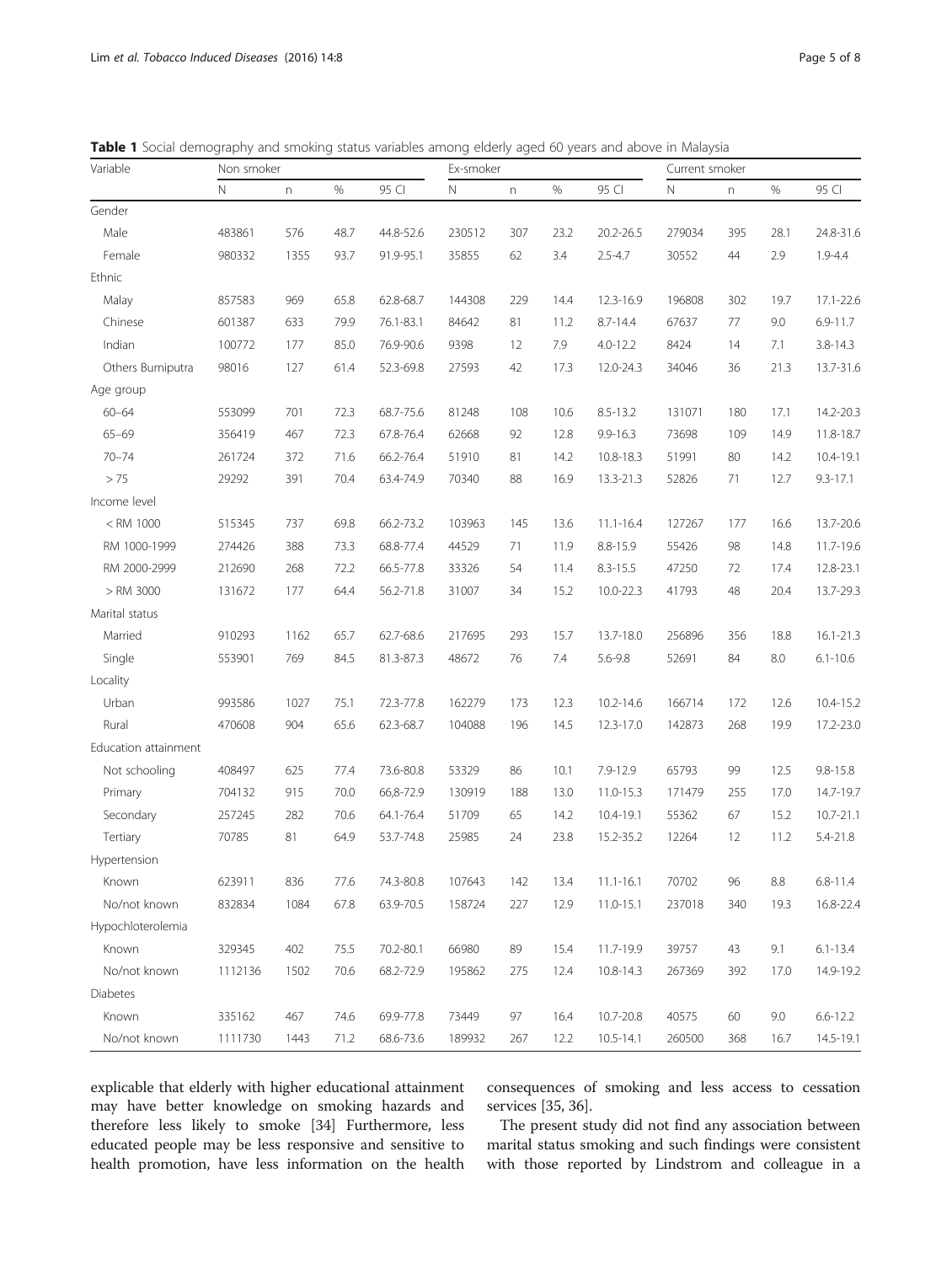| Variable             | Crude Odd Ratio     | Adjusted Odd Ratio <sup>a</sup> | 95 CI         |
|----------------------|---------------------|---------------------------------|---------------|
| Gender               |                     |                                 |               |
| Male                 | 12.99(8.43-20.21)   | 18.63                           | 10.9-31.9     |
| Female               | 1                   | 1                               |               |
| Ethnic               |                     |                                 |               |
| Malay                | 2.49(1.76-3.53)     | 2.57                            | 1.67-3.96     |
| Chinese              | 1                   | 1                               |               |
| Indian               | $0.78(0.35 - 1.71)$ | 1.04                            | $0.46 - 2.42$ |
| Others Bumiputra     | 2.75(1.57-4.81)     | 2.58                            | 1.29-5.15     |
| Age group (years)    |                     |                                 |               |
| $60 - 64$            | 1.42(0.95-2.12)     | 0.99                            | $0.63 - 1.58$ |
| $65 - 69$            | $1.21(0.78-1.87)$   | 0.91                            | $0.56 - 1.47$ |
| $70 - 74$            | $1.14(0.71 - 1.84)$ | 0.93                            | $0.56 - 1.53$ |
| > 75                 | 1                   | 1                               |               |
| Income level         |                     |                                 |               |
| $<$ RM 1000          | 1.32(0.91-1.91)     | 1.12                            | $0.72 - 1.74$ |
| RM 1000-1999         | $1.15(0.76 - 1.73)$ | 0.93                            | $0.58 - 1.50$ |
| RM 2000-2999         | 1.27(0.80-2.02)     | 0.98                            | $0.59 - 1.66$ |
| $>$ RM 3000          | 1                   | 1                               |               |
| Marital status       |                     |                                 |               |
| Married              | 1                   | 1                               |               |
| Single/widow/er      | $0.38(0.27 - 0.54)$ | 0.83                            | $0.52 - 1.32$ |
| Locality             |                     |                                 |               |
| Urban                | 1                   | 1                               |               |
| Rural                | $1.72(1.31 - 3.27)$ | 1.13                            | $0.80 - 1.54$ |
| Education attainment |                     |                                 |               |
| Not schooling        | $1.12(0.49 - 2.59)$ | 3.10                            | 1.24-7.41     |
| Primary              | $1.62(0.72 - 3.65)$ | 1.47                            | $0.90 - 4.31$ |
| Secondary            | 1.42(0.59-3.41)     | 1.39                            | $0.61 - 3.12$ |
| Tertiary             | 1                   | 1                               |               |
| Hypertension         |                     |                                 |               |
| Known                |                     |                                 |               |
| No/not known         | $2.47(1.77 - 3.45)$ | 1.98                            | 1.35-2.83     |
| Hypercholesterolemia |                     |                                 |               |
| Known                | 1                   | 1                               |               |
| No/not known         | $2.03(1.28 - 3.24)$ | 1.26                            | $0.76 - 2.68$ |
| Diabetes             |                     |                                 |               |
| Known                | 1                   | 1                               |               |
| No/not known         | 2.05(1.39-2.93)     | 1.56                            | 0.98-2.50     |

<span id="page-5-0"></span>Table 2 Multivariable analysis of factors associated with smoking among the elderly in Malaysia

<sup>a</sup>Multivariate Logistic Regression analyses adjusting for all other factors in the table

longitudinal study in Sweden [\[37\]](#page-7-0). Nonetheless, the present findings were contradictory to the findings reported by Peixoto et al. in 2005 who revealed that unmarried males were more likely to become smokers (aOR 1.87, 95 % CI 1.16-3.00) [\[38\]](#page-7-0). In addition, Tsai and colleague [\[33\]](#page-7-0) and Lee & Kahendee [\[39\]](#page-7-0) had also reported that elderly who lived with their spouses were more likely to cease smoking (aOR 10.21, 95 % CI 2.47–42.16). In contrast, being unmarried was found to be a factor associated with quitting smoking among adult Chinese males [[40](#page-7-0)]. The contradict findings as observed in the present findings and those reported by Lindstrom and colleague in 2002 [\[37](#page-7-0)] and the Chinese males [\[40\]](#page-7-0). The finding were deviated from the 'marriage protection' and 'marriage selection' theories [\[41\]](#page-7-0), which posit that emotional distress due to divorce causes divorcees to turn to smoking for relief. Moreover, these theories also suggested that married people tend to have more economic advantages, and therefore received more social and psychological supports which could make quitting smoking more likely. It is also possible that the healthier non smokers are more likely to get and stay married than those who are divorced as posited by the marriage selection theory. The contrary effects of marriage against smoking cessation across different populations suggested the presence of interactive nature of many variables and the role of culture in shaping smoking behaviour.

The present study revealed that the Malays and other Bumiputras were more like to smoke as compared to the Chinese and Indians and such findings were consistent with those been observed in the previous NHMS [\[11\]](#page-6-0) and Global Adult Tobacco survey [\[12\]](#page-6-0). These findings underscore the importance to identify potential factors contributing to the association between ethnicity and smoking status for better planning and implementation of smoking control and prevention programmes in Malaysia.

One fifth of the elderly with monthly household income of more RM3000 were smokers and it was higher than their counterparts whose income were less than RM3000, however, the significant association between income and smoking was not observed in both univariate and multivariable analyses. These findings were contradicted to those reported by Huisman et al. [[42](#page-7-0)] and Gilmore and colleague [\[43\]](#page-7-0) in which they demonstrated that higher income level was a protective factor against smoking. On the other hand, Aekplakorn et al. [[44\]](#page-7-0), Cho et al. [\[45\]](#page-7-0) and Lim et al. in 2010 [\[46\]](#page-7-0) revealed that the likelihood of smoking was higher among those from lower income groups. The plausible reasons for the present findings could be due to increasing price of tobacco products since the last 10 years which had caused those from lower income brackets to cease smoking, while elderly with higher income may be still working at their old age and the stress induced by their occupations may drive them to smoking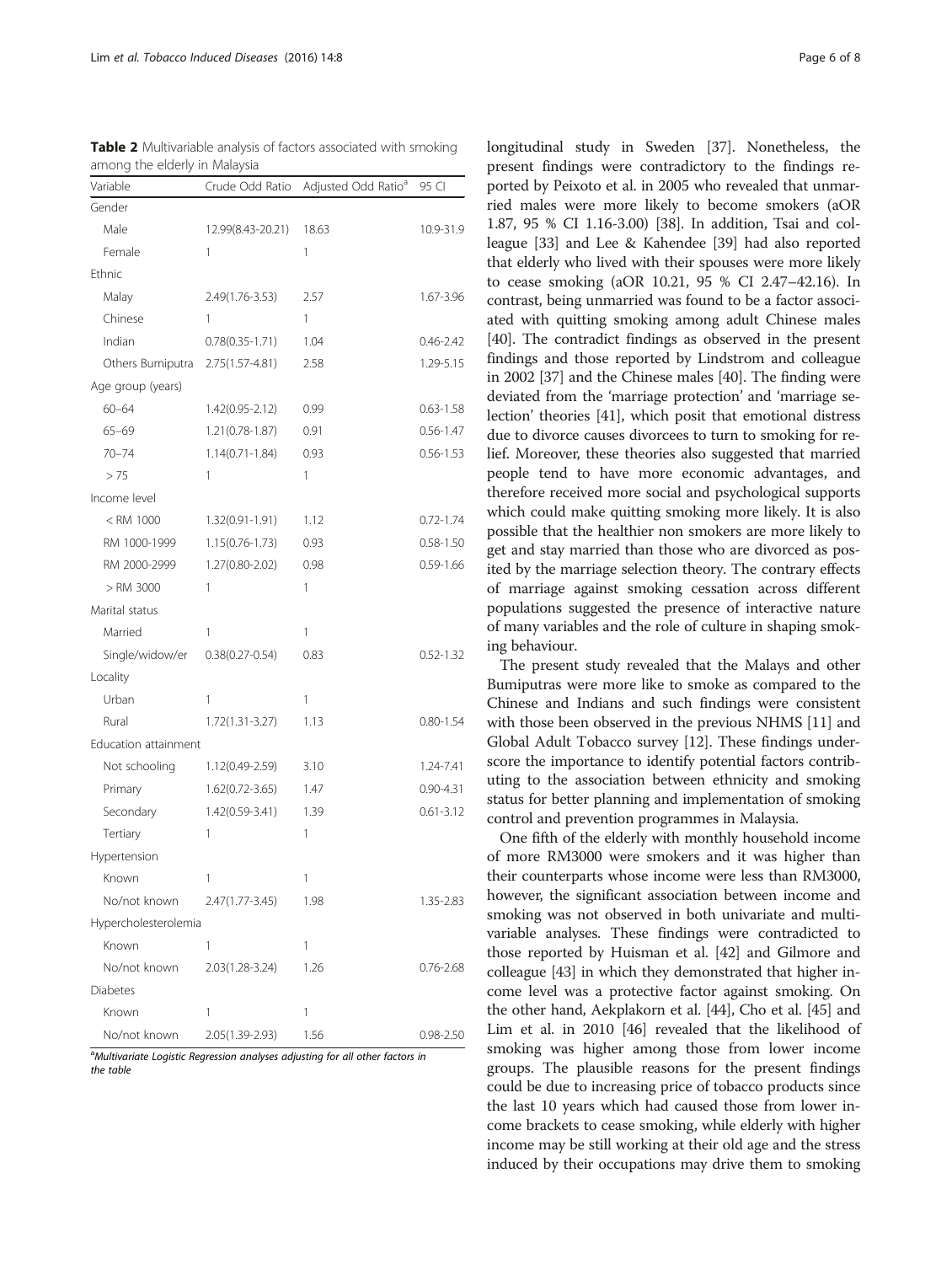<span id="page-6-0"></span>to relieve stress. In addition, the social mille in their working environment may also influence them to continue their smoking habits.

Respondents with known diabetes or hypercholesterolemia showed no significant impacts on smoking status. These findings were generally in line with the observations made by Honjo and colleague in 2010 [[47](#page-7-0)] who studied among Japanese aged 40–59 years old and Tsai et al. [[33](#page-7-0)] who investigated among Taiwanese aged 50–66. However, our results were not consistent with those reported by Kim et al. [[48](#page-7-0)], who reported that in China and Europe, the most common reason for quitting is illness (ill-quitter effect). It was explicable that the diseases investigated in the current study (diabetes or hypercholesterolemia) were "silent" health conditions that did not cause functional impairments or traumatised conditions, therefore, it may not induce enough fear, motivation and higher levels of psychological distress to cause a change in smoking behaviour. On the other hand, the present study revealed that respondents with known hypertension were less likely to smoke, and this warrant further investigation on the dynamic relationship between diabetes, hypercholesterolemia, hypertension and smoking behaviour among Malaysian elderly to elucidate the real factor/s contributed to the finding in this study. Since the cross-sectional nature of the present findings had limited the inference of direct causal relationships between diabetes, hypercholesterolemia, hypertension and smoking.

The present study was not without limitations, as selfreporting of smoking status was subjected to under- or over-reporting of smoking status due to recall bias and the tendency of respondents to give socially desirable responses. Furthermore, the cross-sectional nature of the present study did not allow the establishment of cause-andeffect relationships. In addition, several factors which had been demonstrated to be associated with smoking from previous studies such as depression and stress [\[17, 49](#page-7-0)], dependence or addiction to nicotine [[48](#page-7-0)], lack of more detailed data on smoking history and past attempts of quitting [[32](#page-7-0), [33\]](#page-7-0) might have limited the analysis and interpretation of the present data. However, the large and representative sample as well as high response rate were the major strengths of the present studies.

## Conclusion

The high prevalence of smoking among the elderly in Malaysia, coupled with increased costs in medical care and an ageing population, may seriously impact the economy and increase the burden of healthcare in the country. Although Malaysia has signed and ratified the Framework Convention for Tobacco Control and the existence of tobacco control programmes and policy, the smoking prevalence is still holding high. Therefore, there is an urgent need to develop and implement aggressive

and robust tobacco cessation programs which targeted at the older age groups to promote healthy ageing, especially in view of the epidemiological transition towards more chronic diseases and an increase in life expectancy in Malaysia.

#### Competing interests

The authors declare that they have no competing interests.

#### Authors' contributions

LKH as the first author, supervised data collection at the field, analyzed and interpreted the data, and drafted the manuscript. CSM, JK, and HBK helped in literature review, prepared the Results and Discussion sections of the article and critically reviewed the manuscript. LHL, LKJ, and TCH contributed in data analysis, interpretation and helped to draft the manuscript. AO and AD helped in data analysis, reviewed and revised the manuscript for important intellectual content. All authors read and approved the final manuscript.

#### Acknowledgement

We would like to thank the Director-General of Health Malaysia for his permission to publish this paper. We would also like to acknowledge those who n the study and assisted in data collection and management for their contributions.

#### Author details

<sup>1</sup>Institute for Medical Research, Jalan Pahang, 50590 Kuala Lumpur, Malaysia. <sup>2</sup>Institute for Public Health, Jalan Bangsar, 50588 Kuala Lumpur, Malaysia. <sup>3</sup>Klang Health Department, Bandar Botanic Clinic, 41200 Klang, Selangor Malaysia. <sup>4</sup> Melaka Manipal Medical College, Jalan Pengkalan Batu, Bukit Baru 75150Melaka, Malaysia. <sup>5</sup>School of Medical Science, Universiti Sains Malaysia Kuang Kerian, 15000 Kelantan, Malaysia. <sup>6</sup> Faculty of Medicine, University Teknologi Mara, Sg Buloh, 47000 Selangor, Malaysia. <sup>7</sup>Faculty of Medicine and Defence Health, University of Defence, Kem Sg. Besi, 57000 Kuala Lumpur, Malaysia.

#### Received: 9 June 2015 Accepted: 16 March 2016 Published online: 21 March 2016

#### References

- 1. Department of Statistic and Economic Planning Unit Malaysia. Malaysia population size and age structure 2001-2010. 2008.
- 2. Karim HA. The elderly in Malaysia: Demographic trend (Global Theme Issue). Med J Malaysia. 1997;52(3):206–12.
- 3. Government of Malaysia. Seventh Malaysia Plan 1996-2000. Kuala Lumpur: National Printing Department, 1996-2000; 1997.
- 4. Rowe JW, Kahn RL. Successful aging. Gerontologist. 1997;37(4):433–40.
- 5. World Health Organization. Active Ageing: A Policy Framework. 2002. Geneva: World Health Organization; 2002.
- 6. Doll R, Peto R, Boreham J, Sutherland I. Mortality in relation to smoking: 50 years' observations on male British doctors. BMJ. 2004;328(7455):15–9.
- 7. Nicita-Mauro V, Balbo CL, Mento A, et al. Smoking, aging and the centenarians. Exp Gerontol. 2008;43(2):95-101.
- 8. World Health Organization (Tobacco Free Initiative) 2010. Fact sheet about health benefits of smoking cessation.201[0http://www.who.inttobacco/](http://www.who.inttobacco/quitting/en_tfi_quitting_fact_sheet.pdf.) [quitting/en\\_tfi\\_quitting\\_fact\\_sheet.pdf.](http://www.who.inttobacco/quitting/en_tfi_quitting_fact_sheet.pdf.) (Accessed on 20.5.2015)
- 9. Lim SH, Tai BC, Yuan JM, Yu MC, Koh WP. Smoking cessation and mortality among middle-aged and elderly Chinese in Singapore: the Singapore Chinese Health Study. Tob Control. 2013;22(4):235–40.
- 10. Lim KH, Amal NM, Hanjeet K, Wan Rozita WM, Sumarni. Prevalence, knowledge and attitude towards Risk of smoking among elderly males aged 60 years and above in Malaysia. Mal J Public Health Med. 2005;5(2):32–8.
- 11. Institute of Public Health, Ministry of Health Malaysia. National Health and Morbidity Survey Volume 17. Kuala Lumpur: Institute of Publish Health; 2008. Smoking.
- 12. Institute for Public Health (IPH). Report of the Global Adult Tobacco Survey (GATS) Malaysia, 2011. Kuala Lumpur: Ministry of Health Malaysia, 2012.
- 13. Ministry of Health Malaysia. Clinical Practice Guideines on treatment of Tobacco use and dependence 2003. [http://www.moh.gov.my/attachments/](http://www.moh.gov.my/attachments/3996.pdf) [3996.pdf](http://www.moh.gov.my/attachments/3996.pdf) (Accessed on 19 May 2014.